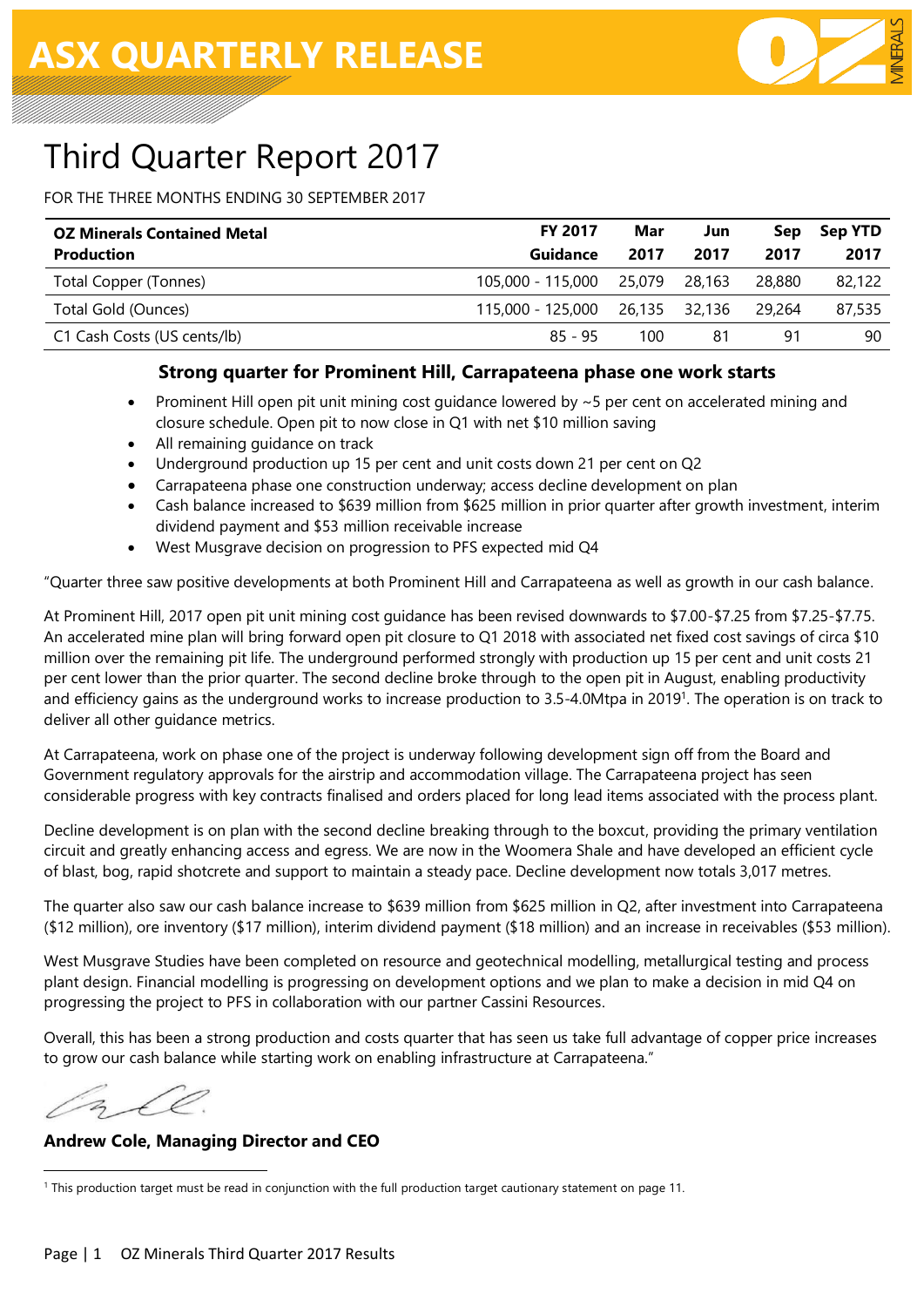

### **SOCIAL PERFORMANCE**

A 22 per cent decrease in total recordable injury frequency rate per million hours worked was recorded at the end of September 2017 compared to the end of the prior quarter (5.39 vs. 6.90 $^2$ ). Three recordable injuries occurred across Prominent Hill and Carrapateena. The safety performance at Prominent Hill continues to improve with over 100 days recordable injury free during the quarter and a record low TRIF.

The vote on the Native Title Mining Agreement (NTMA) for OZ Minerals' Carrapateena project was passed by a simple majority in a ballot held at a community meeting in Port Augusta in July. The community meeting was facilitated by the South Australian Native Title Service (SANTS) and was attended by about 150 Kokatha common law holders. The NTMA was registered in August.

Work has now started on phase one of the Carrapateena project following the South Australian Government's approval for the Program for Environmental Protection and Rehabilitation (PEPR) for the airstrip and the Tjungu accommodation village. ESMACC and NRW have respectively been appointed as OZ Minerals' contract partners for these work packages.

A University of Adelaide led research consortium was launched in the quarter to unlock complex resources through lean processing. OZ Minerals is an industry partner of the consortium and the research will help increase the certainty on mill feed to deliver predictable performance.

### **PROMINENT HILL OPERATIONS**

#### **Overview**

Continued strong performance from Prominent Hill saw production of 28,880 tonnes of copper and 29,264 ounces of gold during the quarter.

An optimised mine plan has been identified and implemented to accelerate mining of the open pit and bring forward its closure to Q1 2018 from mid-2018. As a result, open pit unit mining costs guided for 2017 have been revised downward to \$7.00 to \$7.25 (from \$7.25 to \$7.75) with net fixed cost savings of circa \$10 million over the remaining open pit life. In August, the open pit also reached the milestone of 100Mt of ore mined since commencement in 2008.

The operation is on track to achieve all remaining guidance metrics.

Another strong quarter from the underground saw production increase by 15 per cent and unit costs down 21 per cent on the prior quarter.

For operating and cost statistics, please refer to Tables 1 and 2 on pages 8 and 9 of this report.

### **Mining**

#### Open Pit

 $\ddot{\phantom{a}}$ 

Ore mined in the quarter was 3.3Mt, consisting of 3.1Mt of copper-gold ore and 0.2Mt of gold only ore. Waste movement of 1.2Mt was 36 per cent below the prior quarter. The strip ratio decreased to 0.4:1 from 0.5:1 in the prior quarter, in line with the mine plan, with the full year ratio expected to remain at the guided level of circa 0.5 times.

Opportunities have been identified to accelerate open pit mining, bringing forward closure to Q1 2018 with associated net fixed cost savings of circa \$10 million to the end of pit life. Final open pit demobilisation planning and execution will

<sup>&</sup>lt;sup>2</sup> Q2 comparable TRIFR originally reported as 6.53 was revised upward during Q3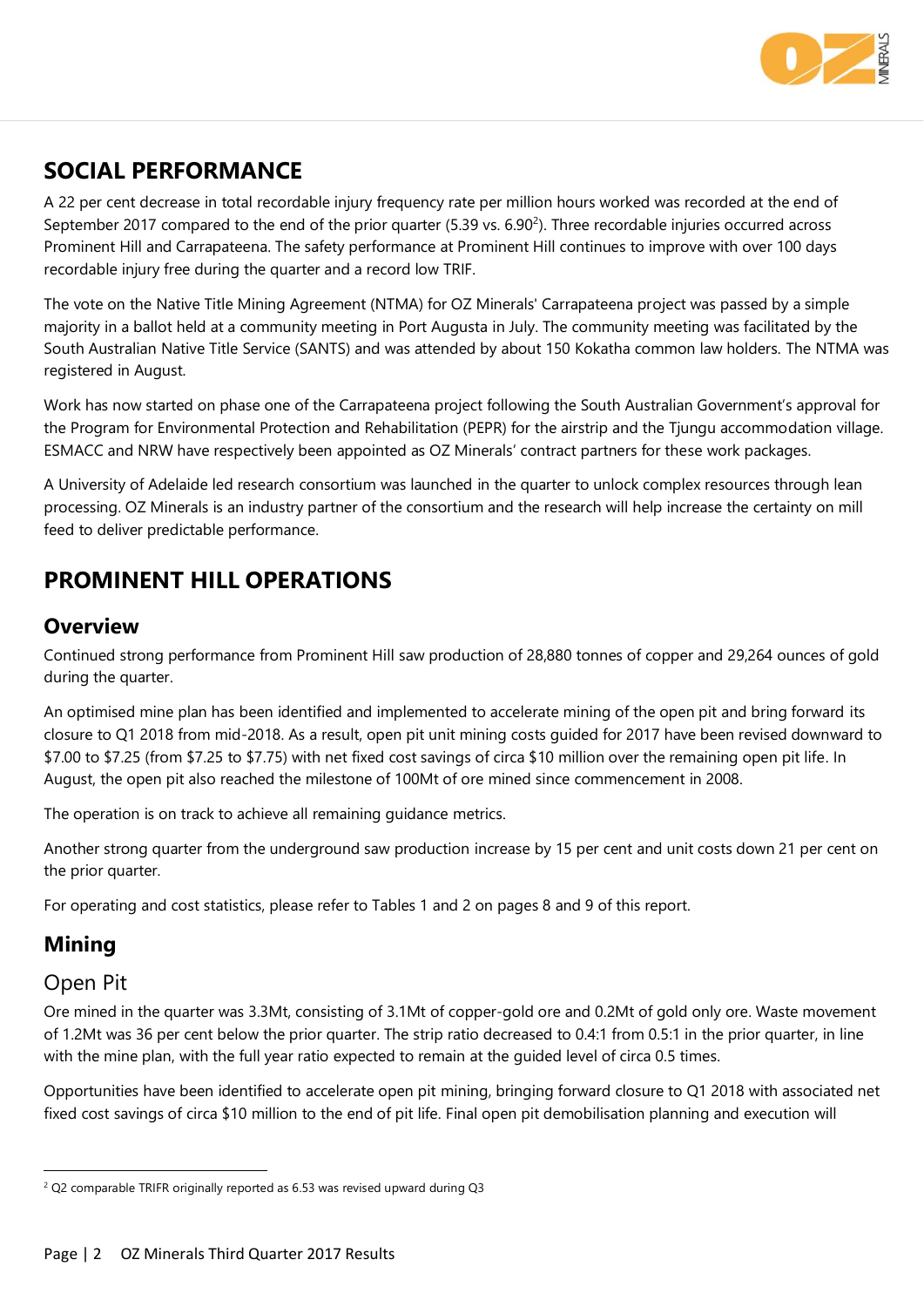

continue through Q4. Decommissioned open pit equipment is progressively being removed from site and transition of open pit activities to the underground team has continued to plan.

Following identification of a potential stability risk in the south wall hard rock basement andesite in Q2, the cable bolting and buttress remediation program has been successfully completed with no further movement.

### Underground Operations

Underground operations delivered 684kt of ore at 1.94 per cent copper, with annual ore production remaining on track for full year guidance of 2.3 – 2.6Mt<sup>3</sup>. Ore tonnage hauled was 15 per cent higher than the previous quarter, driven by more development and stoping ore, less development waste, mobilisation of an additional two haulage trucks and one month availability of the second decline.

The second permanent access decline broke through in August, supporting increased haulage rates through H2. The expected production ramp up to  $3.5 - 4.0$ Mtpa in 2019 is continuing to plan<sup>4</sup>.

The Malu pump station procurement and installation commenced during the quarter and will continue through Q4, contributing to an increased capital spend for the underground though H2, as per annual guidance.

### Processing

There was 2.6Mt of ore milled for the quarter, which was a seven per cent increase on the prior quarter. The scheduled concentrator shutdown was completed safely, on time and budget, with the next shutdown scheduled for January 2018.

Copper content in concentrate produced was 46 per cent with gold at 15 g/t.

Plant recoveries were 88 per cent for copper and 69 per cent for gold. Lower gold recovery versus the prior quarter was primarily due to the lower head grade and increased throughput.

Following recent reviews of preventative maintenance strategies covering key infrastructure assets of the plant, the first of the improvement outcomes were implemented during the quarter. Areas such as increased labour efficiencies have been an early benefit of the program. The analysis program will continue in Q4 with review of the initiatives taking place over a rolling 6 to 12 month period.

The data analysis and predictive analytics project is also underway with a three month scoping exercise utilising plant data to identify operational improvements for improved plant parameters.

#### Costs

C1 cash costs of US 91c/lb and AISC of US 136c/lb were higher than last quarter predominantly due to lower by-product credits (less gold), a smaller inventory adjustment and higher processing costs (new power contract). AISC was also higher due to more capital expenditure in underground development and one-off costs for the TSF lift and open pit wall remediation. C1 and AISC remain on track to meet annual guidance.

Open pit mining unit costs of \$7.45/t were higher than the prior quarter, with the fleet demobilisation resulting in reduced volumes mined. Costs for the year have been revised down to a range of \$7.00-\$7.25/t reflecting an optimisation of the open pit schedule, which delivers more tonnes in 2017 than previously planned.

Third quarter underground operating costs of \$45/t were lower than Q2 due to more tonnes mined, less fill placed and more capital development completed. Costs remain on track for the year to meet the guided range of \$50 to \$60/t.

 $\ddot{\phantom{a}}$ 

<sup>&</sup>lt;sup>3</sup> See footnote 1

<sup>4</sup> See footnote 1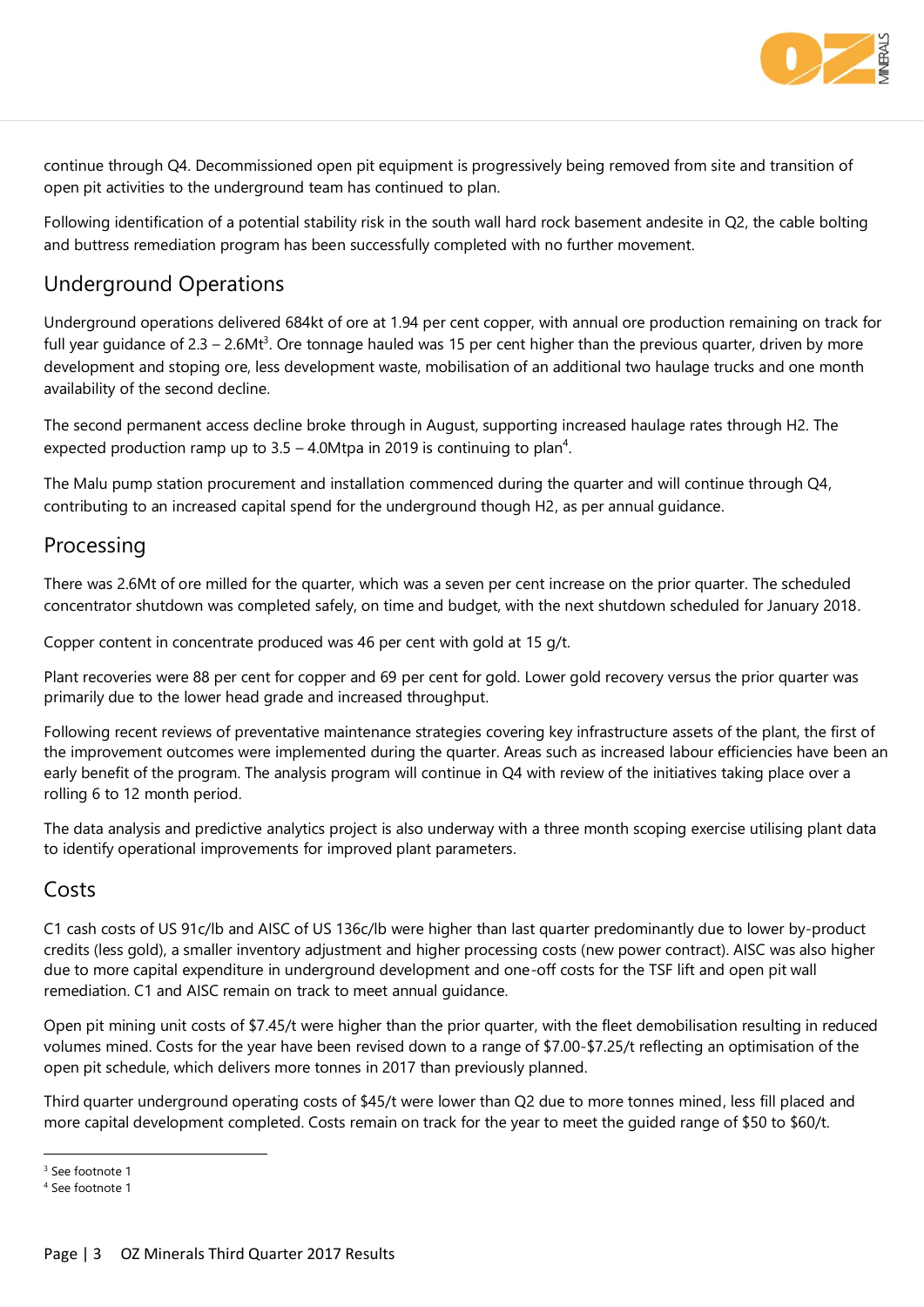

### Sales and Marketing

Shipments of Prominent Hill concentrates for the quarter totalled 63,720 dry metric tonnes, containing 30,008 tonnes of copper, 29,893 ounces of gold and 205,895 ounces of silver.

### **CARRAPATEENA PROJECT**

The Feasibility Study update was released in August with approval from the OZ Minerals Board to develop the project. The two-phased work program started in September, with phase one activities comprising construction of enabling infrastructure, including the accommodation village and airstrip, along with continuing development of the dual access declines.

The Native Title Mining Agreement with the Kokatha Aboriginal Corporation was registered in August. The South Australian Government approved the Program for Environmental Protection and Rehabilitation (PEPR) for the airstrip and Tjungu accommodation village in September. The Mining Lease approval process continues with State and Federal Governments working to an agreed schedule, which should see the Mining Lease approved in Q1 2018.

#### **Underground development**

Development of the Carrapateena declines are progressing to plan, with total development at 3,017 metres (1,536 metres to the face of the Tjati decline) and a vertical depth of 219 metres. The second decline broke through to the completed boxcut on schedule in August, providing the primary ventilation circuit and improving both access and egress.

Geotechnical drilling and test work for the underground ventilation infrastructure is underway and installation of the portal primary fans was completed during the quarter, which has further improved ventilation.

The mine study has been completed and is currently under review with the project execution team. Design work is expected to be finalised by the end of the year.

Recruiting of experienced cave operations and technical personnel has been successful with a number of high calibre, experienced staff joining the team from comparable mining operations.

#### **Infrastructure development**

Following PEPR approval for the airstrip and accommodation village, mobilisation of the construction workforce is underway. Installation contracts have been executed for the pre-owned 550-bed accommodation village, which has been purchased and is due to arrive on site in October. Preparatory groundwork for the airstrip and village has commenced. The two-phased construction approach serves to smooth and lower on-site construction personnel thereby enabling a 30 per cent reduction in the size of the camp.

In the quarter, a partnering agreement was signed with international engineering procurement and construction firm KBR to assist OZ Minerals in project execution.

Orders for long lead items (primarily SAG and Ball Mill) were authorised during the quarter and placed in October. The scope has been finalised for the process plant and non-process infrastructure contract.

Further water drilling commenced in the Northern Borefield and will continue through Q4.

Alignment on the Western Access route has been agreed with local stakeholders and the Build Own Operate Maintain (BOOM) contract with ElectraNet is progressing well.

Expenditure for Q3 relating to the Carrapateena project was \$23.9 million.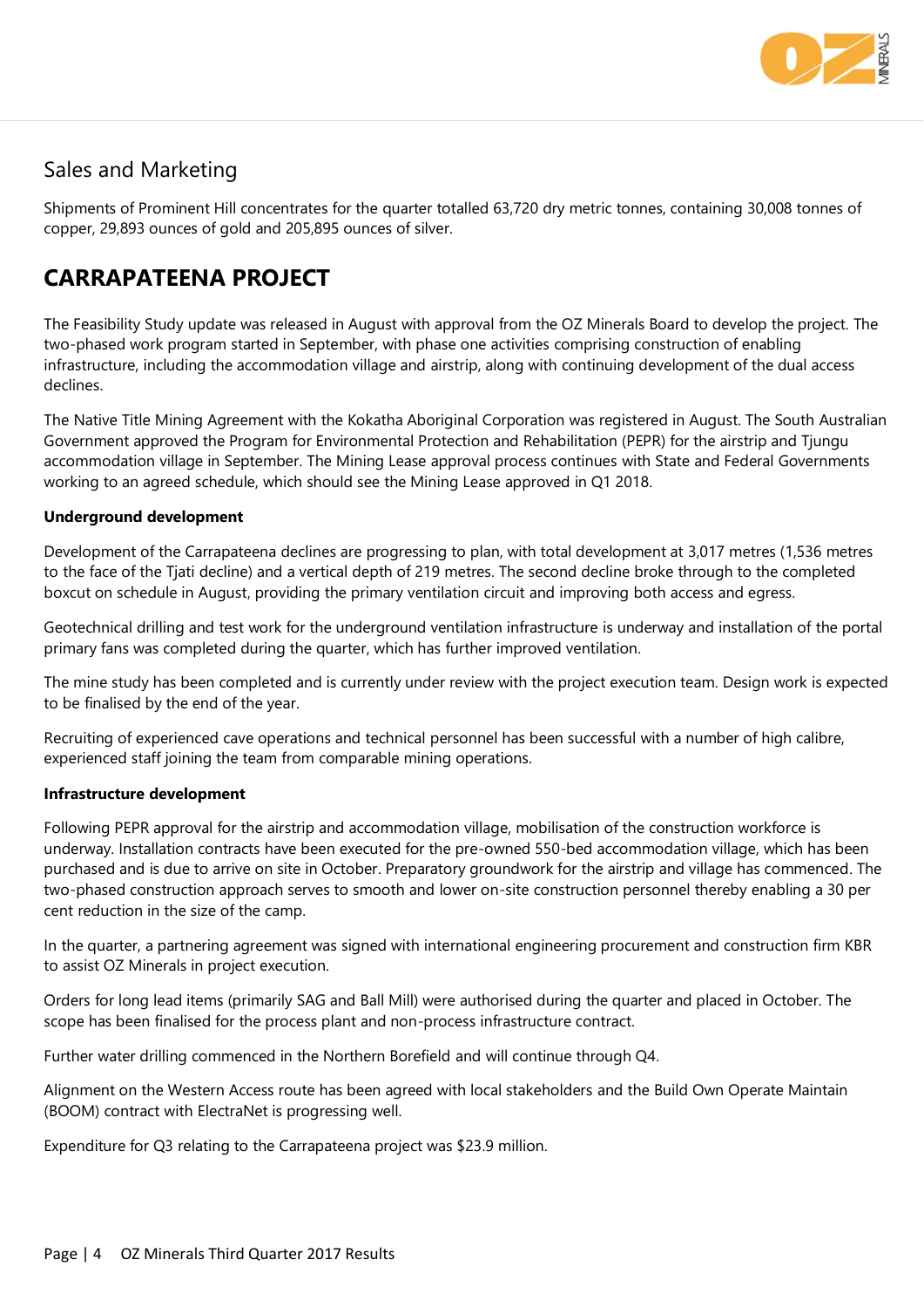

### **STRATEGIC PROJECTS**

#### **Concentrate Treatment Plant update**

The project scope for the CTP design has been expanded to include both Prominent Hill and Carrapateena concentrates. Focus remains on reducing costs by simplifying process, reducing infrastructure needs and minimising reagent consumption and waste production.

Test work on the new, simplified flowsheet was completed and optimised conditions are now understood. Planning has commenced for running of a pilot plant to demonstrate scale up of the new work.

Port Augusta remains the preferred location with baseline environmental monitoring and Government approvals processes underway. Trade-off studies on other locations are also in progress.

Expenditure for Q3 relating to the Concentrate Treatment Plant was \$5.1 million.

#### **Power Strategy update**

The new OZ Minerals Gawler Craton independent power transmission solution design has progressed well, supported by the existing Energy Solutions Framework with ElectraNet.

Discussions are ongoing with BHP to optimise joint power transmission, with electricity pricing remaining fixed at Prominent Hill to the end of 2018. In parallel, commercial negotiations are nearing completion in relation to provision of emergency diesel generation options should this be required. Renewable energy options are currently in design and a range of energy saving programs are underway.

At Carrapateena, electricity prices are expected to be negotiated in late 2018 / early 2019. Development approval was received to enable construction of the new substation at Mt Gunson South and BOOM negotiations for the overhead transmission line from Mt Gunson to Carrapateena are progressing to schedule.

### **WEST MUSGRAVE PROJECT**

Remaining studies have been completed with the mine optimisation and design work in final stages before a progress decision is made.

The Metallurgical testwork program designed by GR Engineering has demonstrated that separate saleable copper and nickel concentrates can be produced and that reasonable recoveries can be achieved at lower head grades. The process plant designs have been completed and are based on the existing sequential flotation process flow sheet. Alternate processing options have been considered and magnetic separation proof of concept has been demonstrated, which may be considered as a potential opportunity.

The mineral resource at Nebo and Babel has been updated by Golder Associates and results will be released at the conclusion of the scoping study. The Succoth mineral resource remains unchanged with no new drilling. A geometallurgical model at Nebo and Babel was also completed following the completion of the metallurgical test work.

The mining study by Mining Plus has commenced and is well advanced. Several open pit mining scenarios to support a larger scale of process plant are being considered. The mining study and financial analyses are expected to be completed in early Q4.

A decision on progression to PFS is expected mid-Q4.

Expenditure for Q3 on the West Musgrave project was \$0.9 million.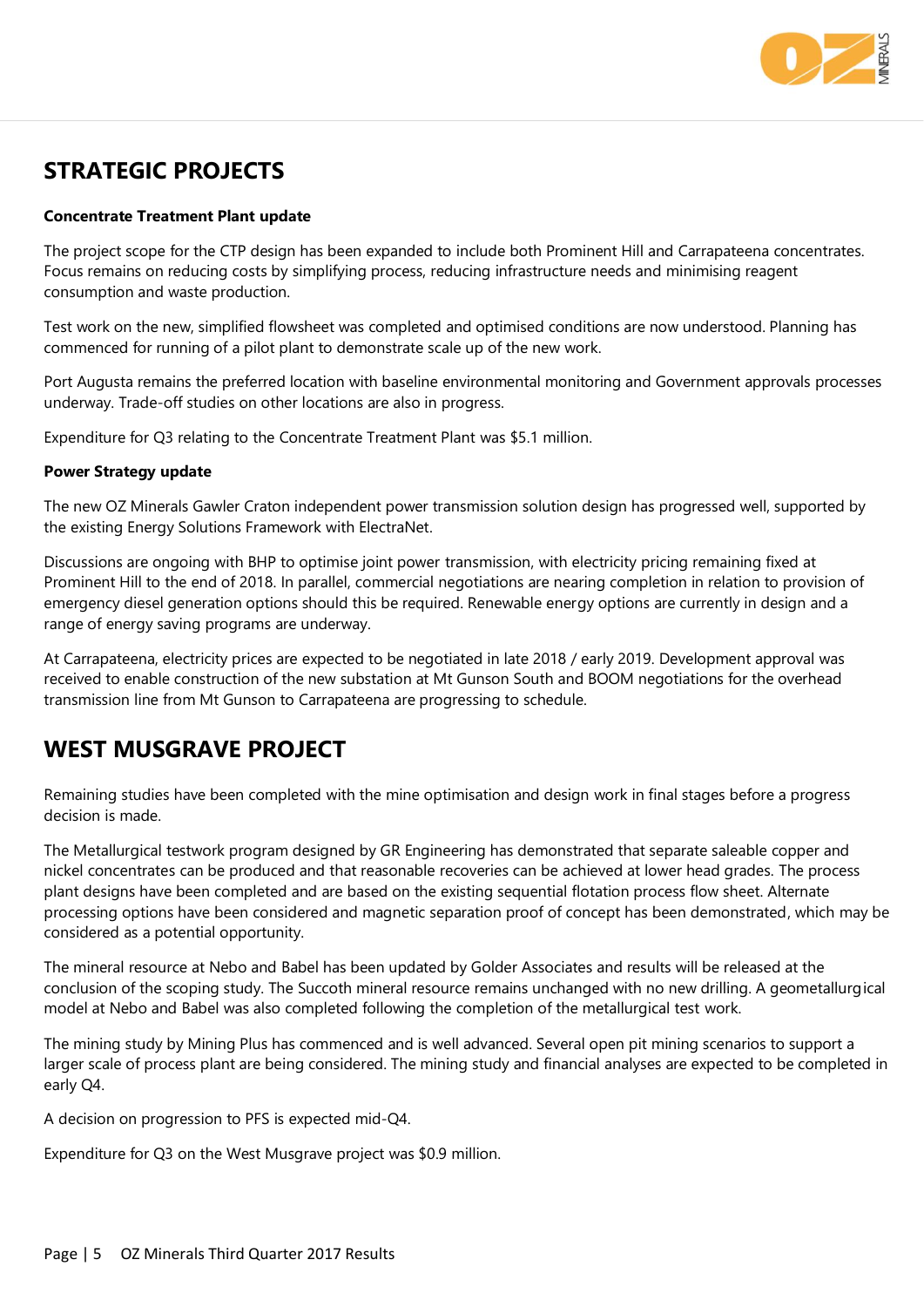

### **EXPLORATION AND GROWTH**

Our partner at the Intercept Hill project, Red Tiger Resources, undertook further geological and geophysical interpretation of the data derived from the initial three drill holes. A fourth target was subsequently identified and heritage / access agreements were secured. Drilling is anticipated to begin in early Q4.

The collaborative venture with Minotaur Resources on the Mt Woods project completed a 70.6 line / km EM survey on the Skylark shear zone (20km NW of Prominent Hill) and identified four targets to be followed up with drilling, which is expected to commence in early Q4.

After the successful identification of copper / gold mineralisation in the north of the Eloise project, the focus has moved to the southern portion of the licences, which are known to host the Eastern flank of the Levuka shear zone. Our partner, Minotaur Exploration, completed a 90 line / km EM survey, which has identified a number of large conductors. The conductors selected for drilling are:

- Jericho: comprises two linear, multi-plate conductive zones 3-4km in length, modelled to be 50-275m below surface. No prior drilling is recorded in the area
- Arlington: a multi-plate anomaly up to 2.5km in length, modelled to be 300-450m below surface. Three historic drill holes penetrated 30m into basement, reporting minor chalcopyrite and pyrrhotite / pyrite, but well above the modelled position of the conductors
- St Louis: a two-plate anomaly up to 2km in length, modelled to be 135-265m below surface. No prior drilling is recorded in the area

No work was undertaken on the Coompana project as the company awaits the completion the scientific drill program, sponsored by Geological Survey of South Australia in conjunction with Geoscience Australia.

The ground geophysics program (magnetic and gravity) on the Alvito project was ~80% complete by the end of the quarter. The extensive survey has highlighted numerous targets, including a positive gravity anomaly that coincides with a key geological contact. The targets have been followed up with detailed geological mapping. Planning is underway to drill priority targets in Q4 2017 / Q1 2018.

Geological mapping and sampling continued at the Oaxaca project, with Riqueza Marina 1 and 2 exploration claims being the focus of attention. The venture, which is targeting VHMS style mineralisation, has successfully identified areas of extensive hydrothermal alteration. One area covering approximately 90 x 30 metres contains gossan and copper oxide mineralisation in subcrop, which are interpreted as former massive sulphides. Priority targets will be followed up with further mapping and geochemical sampling, and a ground based geophysics program in Q4, with drill hole permitting to commence shortly afterwards.

Expenditure for Q3 on exploration and growth was \$4.0 million.

### **CORPORATE**

The gold hedging strategy implemented in April 2016 was extended by another 18,000 ounces during the quarter, bringing the total amount of gold hedged to 254,933 ounces at an average price of A\$1,735/oz. Full exposure to the spot gold price continues to be maintained until mid-2018.

The fully franked interim dividend totalling \$18 million (six cents per share) was paid in September.

A decision related to the relocation of OZ Minerals' Corporate office to the Adelaide Airport business district in mid 2018 was also finalised. The new office will reflect the next phase of the company's growth, providing a modern work environment that will improve collaboration and reduce head office leasing costs by circa 40 per cent.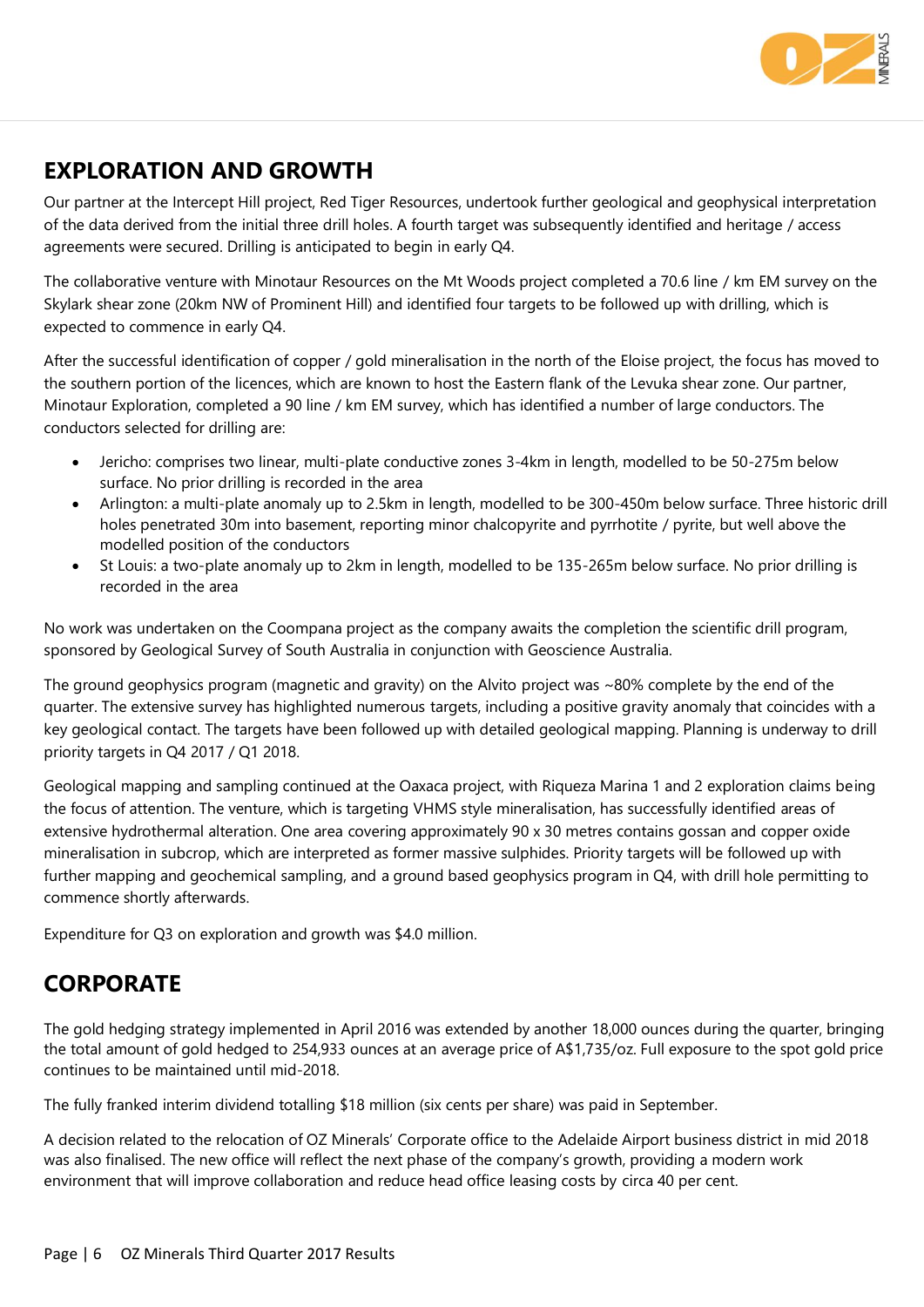

### **Corporate Information**

#### Webcast

As is OZ Minerals' established practice, a presentation associated with this Quarterly Report will be broadcast at 10am (AEDT) on the day that the Report is lodged with the ASX. Access to this live broadcast is available to all interested parties via the OZ Minerals website [\(www.ozminerals.com\)](http://www.ozminerals.com/) and is archived on the website shortly thereafter for ongoing public access. The date of each Quarterly Report presentation is announced in advance and can be found on the OZ Minerals website.

While we will endeavour to release the Report on the date provided in advance, we may bring the announcement forward if the relevant information is finalised earlier than expected or delay the Report if information is not final.

#### Issued Share Capital at 13 October 2017

Ordinary Shares 298,664,750

### Share Price Activity for the September Quarter (Closing Price)

High \$8.97

Low \$7.25

Last \$8.05 (13 October 2017)

Average daily volume 2.7 million shares

### Share Registry

Link Market Services Limited Tower 4, 727 Collins Street Docklands VIC 3008 Telephone Australia: (+61) 1300 306 089 Facsimile: +61 (2) 9287 0303 [registrars@linkmarketservices.com.au](mailto:registrars@linkmarketservices.com.au)

### Registered Office

Level 1, 162 Greenhill Road Parkside, South Australia, 5063, Australia Telephone: +61 (8) 8229 6600 Fax: +61 (8) 8229 6601

#### Investor and Media Enquiries

#### **Investors**

Tom Dixon Group Manager – Investor Relations Telephone: +61 (8) 8229 6628 Mobile: +61 (0) 450 541 389 Email: [tom.dixon@ozminerals.com](mailto:tom.dixon@ozminerals.com)

#### **Media**

Sharon Lam Group Manager – Communications Telephone: +61 (8) 8229 6627 Mobile: +61 (0) 438 544 937 Email: [sharon.lam@ozminerals.com](mailto:sharon.lam@ozminerals.com)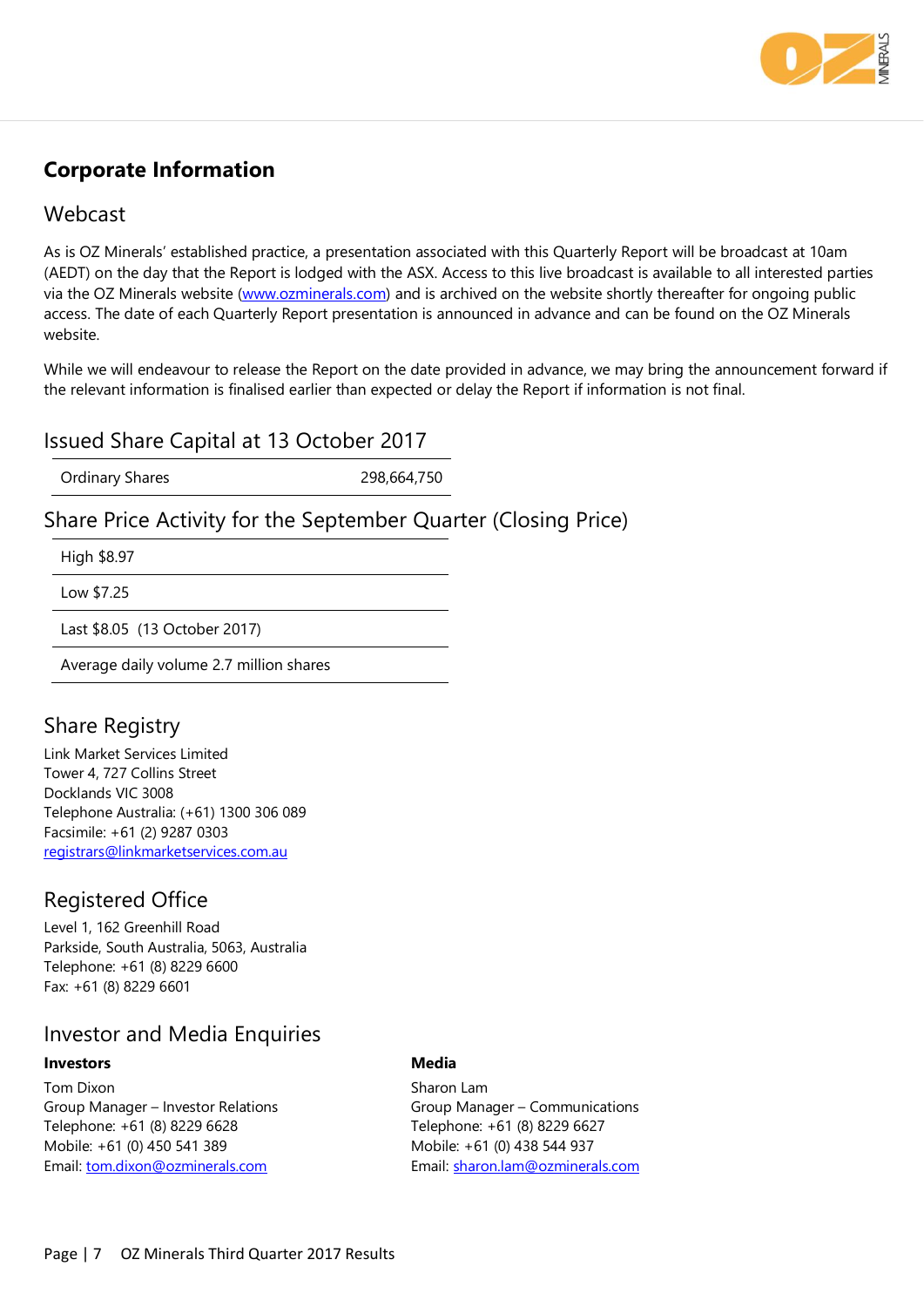

### **OZ Minerals Prominent Hill Production and Costs**

|                                       |                            | Q1 2017   | Q2 2017   | Q3 2017   | <b>YTD 2017</b> |
|---------------------------------------|----------------------------|-----------|-----------|-----------|-----------------|
| MINED (TONNES)                        | MALU OP COPPER-GOLD<br>ORE | 3,406,525 | 3,411,900 | 3,115,588 | 9,934,013       |
|                                       | MALU OP GOLD-ONLY<br>ORE   | 306,627   | 249,845   | 175,043   | 731,515         |
|                                       | UNDERGROUND TOTAL<br>ORE   | 505,835   | 593,285   | 683,615   | 1,782,735       |
|                                       | OP WASTE                   | 2,271,226 | 1,942,903 | 1,242,962 | 5,457,091       |
| MINED GRADE SOURCE                    |                            |           |           |           |                 |
| MALU OP - COPPER-GOLD ORE             | COPPER (%)                 | 0.98      | 0.98      | 1.00      | 0.98            |
|                                       | GOLD (G/T)                 | 0.50      | 0.55      | 0.55      | 0.53            |
|                                       |                            |           |           |           |                 |
| MALU OP - GOLD-ONLY ORE               | COPPER (%)                 | 0.10      | 0.12      | 0.11      | 0.11            |
|                                       | GOLD (G/T)                 | 0.74      | 0.96      | 0.66      | 0.80            |
|                                       |                            |           |           |           |                 |
| UNDERGROUND - TOTAL ORE               | COPPER (%)                 | 1.84      | 2.07      | 1.94      | 1.96            |
|                                       | GOLD (G/T)                 | 0.69      | 0.71      | 0.45      | 0.60            |
| ORE MILLED                            | (TONNES)                   | 2,398,120 | 2,397,009 | 2,564,974 | 7,360,103       |
| MILLED GRADE                          | COPPER (%)                 | 1.21      | 1.32      | 1.28      | 1.27            |
|                                       | GOLD (G/T)                 | 0.47      | 0.57      | 0.52      | 0.52            |
|                                       | SILVER (G/T)               | 3.53      | 3.55      | 3.24      | 3.44            |
| <b>RECOVERY</b>                       | COPPER (%)                 | 86.8      | 88.8      | 87.8      | 87.8            |
|                                       | GOLD (%)                   | 72.0      | 73.5      | 68.7      | 71.4            |
|                                       | SILVER (%)                 | 72.6      | 75.4      | 72.8      | 73.6            |
| <b>COPPER CONCENTRATE</b><br>PRODUCED | <b>TONNES</b>              | 54,264    | 62,772    | 62,943    | 179,979         |
| <b>CONCENTRATE GRADE</b>              | COPPER (%)                 | 46.2      | 44.9      | 45.9      | 45.6            |
|                                       | GOLD (G/T)                 | 15.0      | 15.9      | 14.5      | 15.1            |
|                                       | SILVER (G/T)               | 113.4     | 102.2     | 96.1      | 103.4           |
| CONTAINED METAL IN                    | <b>COPPER (TONNES)</b>     | 25,079    | 28,163    | 28,880    | 82,122          |
| CONCENTRATES PRODUCED                 | GOLD (OZ)                  | 26,135    | 32,136    | 29,264    | 87,535          |
|                                       | SILVER (OZ)                | 197,803   | 206,213   | 194,443   | 598,459         |
| TOTAL CONCENTRATE SOLD                | (DM TONNES)                | 41,889    | 72,458    | 63,720    | 178,067         |

# Table 1: Operating Statistics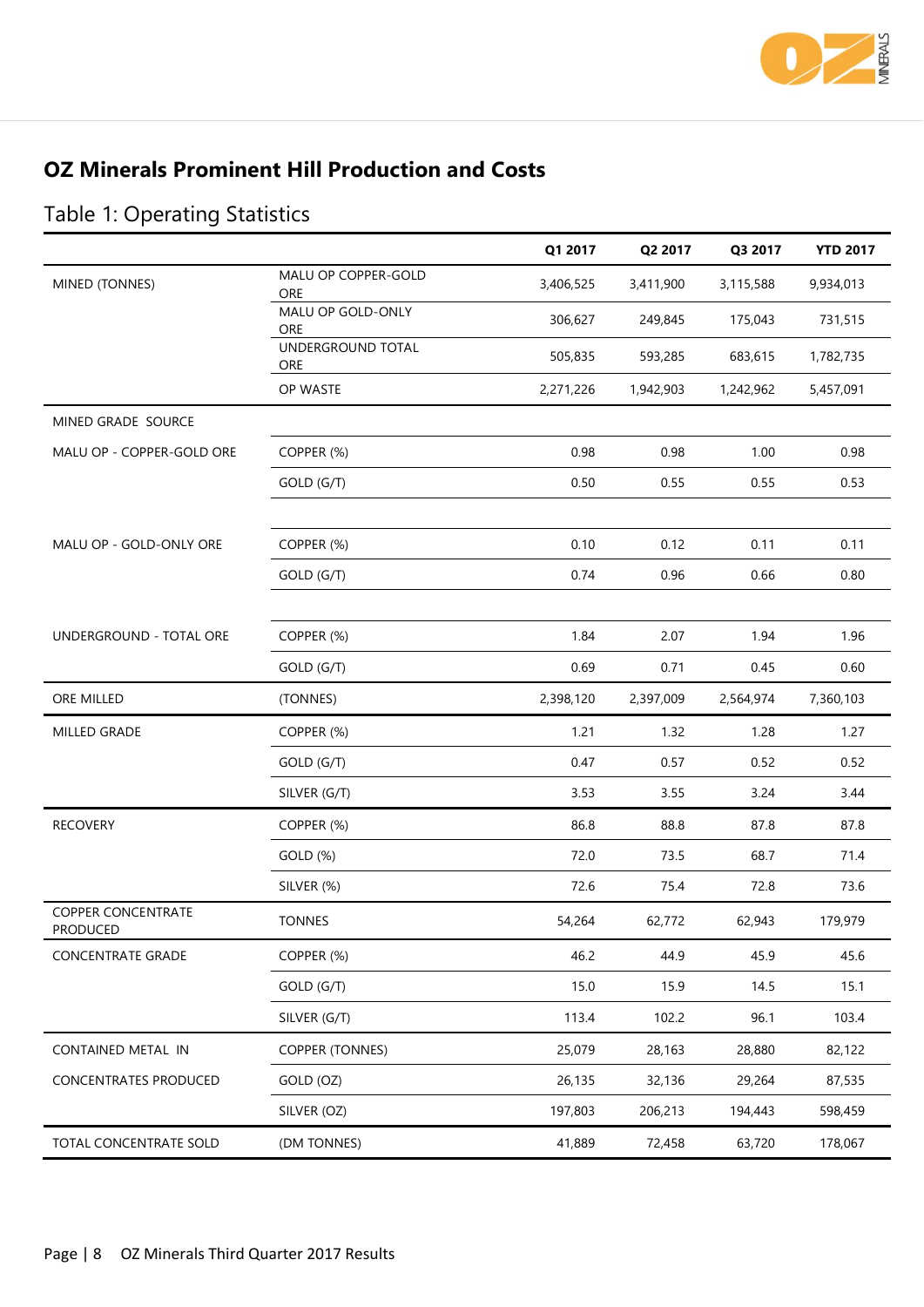

## Table 2: Operating Costs ('C1 Costs')

| <b>US Cents per pound</b>                             | Q1 2017 | Q2 2017 | Q3 2017 | <b>YTD 2017</b> |
|-------------------------------------------------------|---------|---------|---------|-----------------|
| Mining costs                                          | 103.4   | 87.3    | 82.0    | 90.4            |
| Deferred mining                                       | (4.0)   | (1.4)   | 0.0     | (1.7)           |
| Ore inventory adjustment                              | (26.8)  | (24.5)  | (21.3)  | (24.1)          |
| <b>Total Mining costs</b>                             | 72.6    | 61.4    | 60.7    | 64.6            |
| Site processing costs                                 | 29.5    | 27.8    | 33.6    | 30.3            |
| TC/RC and transport                                   | 49.9    | 52.4    | 50.1    | 50.8            |
| Net By - Product credit                               | (62.3)  | (69.1)  | (62.2)  | (64.6)          |
| Other direct cash costs                               | 10.5    | 8.5     | 8.5     | 9.2             |
| <b>Total C1 costs</b>                                 | 100.2   | 81.0    | 90.7    | 90.3            |
| Royalties                                             | 15.9    | 15.8    | 17.1    | 16.3            |
| Other indirect costs                                  | 3.6     | 3.9     | 3.5     | 3.7             |
| <b>Total cash costs</b>                               | 119.7   | 100.7   | 111.3   | 110.3           |
| D&A                                                   | 115.9   | 101.5   | 105.0   | 107.1           |
| Other non-cash costs (D&A capitalised into inventory) | (41.4)  | (40.2)  | (33.3)  | (36.9)          |
| Net realisable value adj. - low grade gold ore        | 5.7     | (11.3)  | 3.9     | (0.8)           |
| <b>Total production costs</b>                         | 199.9   | 150.7   | 186.9   | 179.7           |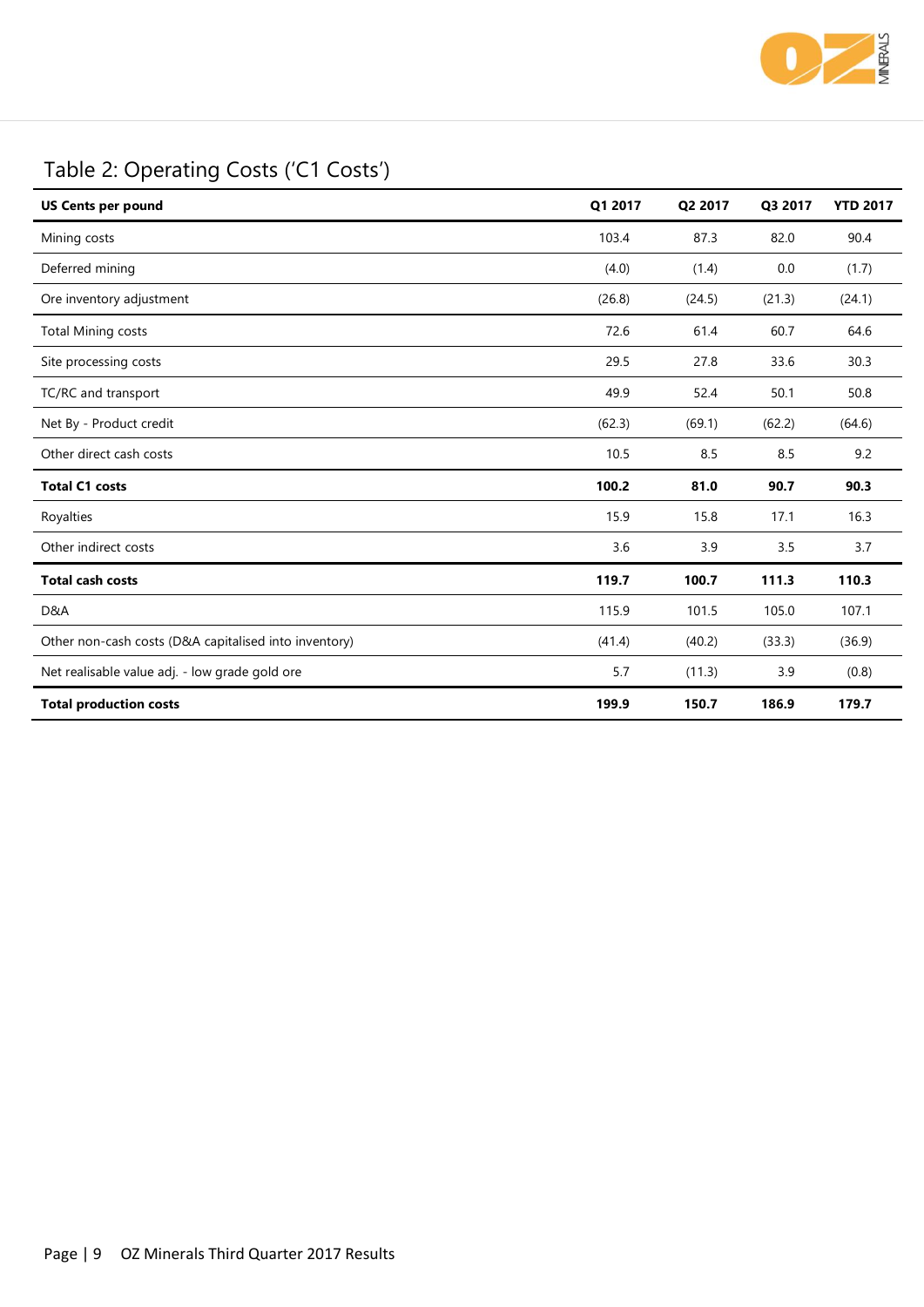

### Table 3: Guidance

| <b>GUIDANCE</b>                     | 2017                                                | 2018                     | 2019                     |
|-------------------------------------|-----------------------------------------------------|--------------------------|--------------------------|
| <b>PROMINENT HILL:</b>              |                                                     |                          |                          |
| COPPER PRODUCTION*                  | 105,000 - 115,000 TONNES                            | 90,000 - 100,000 TONNES  | 90,000 - 100,000 TONNES  |
| <b>GOLD PRODUCTION*</b>             | 115,000 - 125,000 OUNCES                            | 120,000 - 130,000 OUNCES | 120,000 - 130,000 OUNCES |
| OPEN PIT TOTAL MOVEMENT             | 15Mt - 20MT                                         | $<$ 5MT                  |                          |
| OPEN PIT STRIP RATIO                | CIRCA 0.5 TIMES                                     | CIRCA 0.25 TIMES         |                          |
| OPEN PIT UNIT MINING COSTS**        | \$7.00 - \$7.25/TONNE<br>(FROM \$7.25-\$7.75/TONNE) |                          |                          |
| UNDERGROUND ORE MOVEMENT            | $2.3 - 2.6MT$                                       |                          |                          |
| UNDERGROUND UNIT MINING COSTS**     | \$50 - \$60/TONNE                                   |                          |                          |
| UNDERGROUND CAPITAL EXPENDITURE     | \$45 - \$55 MILLION (INC.<br>DEVELOPMENT)           |                          |                          |
| SITE SUSTAINING CAPITAL EXPENDITURE | \$15 - \$20 MILLION                                 |                          |                          |
| ALL IN SUSTAINING COST              | US 120c - US 130c/lb                                |                          |                          |
| C1 COSTS (OP & UG)                  | US 85c - 95c/lb                                     |                          |                          |
| <b>OTHER:</b>                       |                                                     |                          |                          |
| EXPLORATION                         | \$10 - \$15 MILLION                                 |                          |                          |
| WEST MUSGRAVE SCOPING STUDY         | CIRCA \$3 MILLION                                   |                          |                          |

\*\* Open Pit Unit Mining Costs include geology costs. Underground Unit Mining Costs include geology costs and exclude underground capital expenditure

#### **\* Production Targets Cautionary Statement**

Production Targets for the Prominent Hill Underground only are based on:

Proved Ore Reserve 47% Probable Ore Reserve 33% Measured Mineral Resource 0% Indicated Mineral Resource 4% Inferred Mineral Resource 16%

Production Targets for the entire Prominent Hill asset are based on:

| Proved Ore Reserve                | 46%   |
|-----------------------------------|-------|
| Probable Ore Reserve              | 40%   |
| Measured Mineral Resource         | $0\%$ |
| <b>Indicated Mineral Resource</b> | 3%    |
| <b>Inferred Mineral Resource</b>  | 11%   |
|                                   |       |